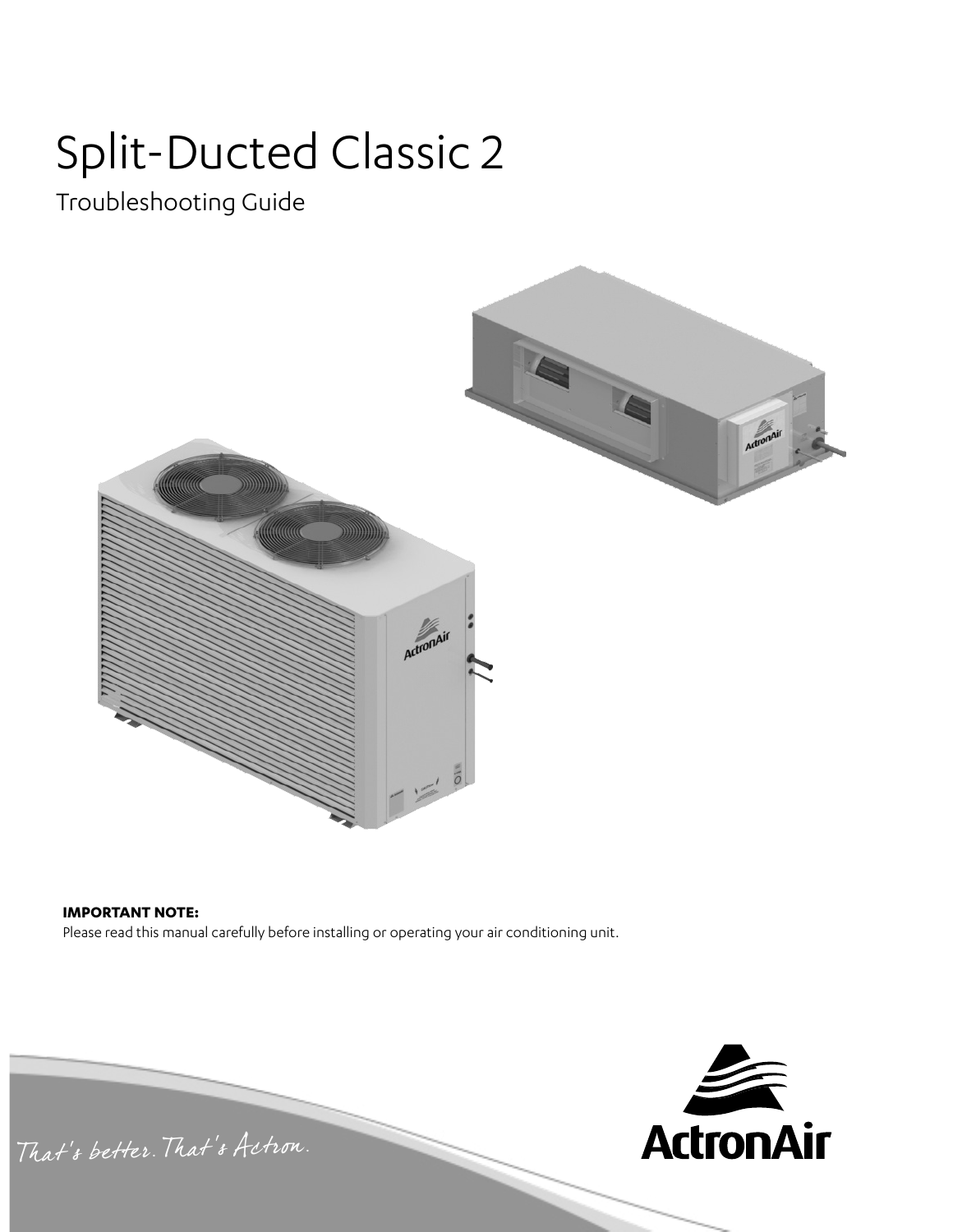### **Table of Contents**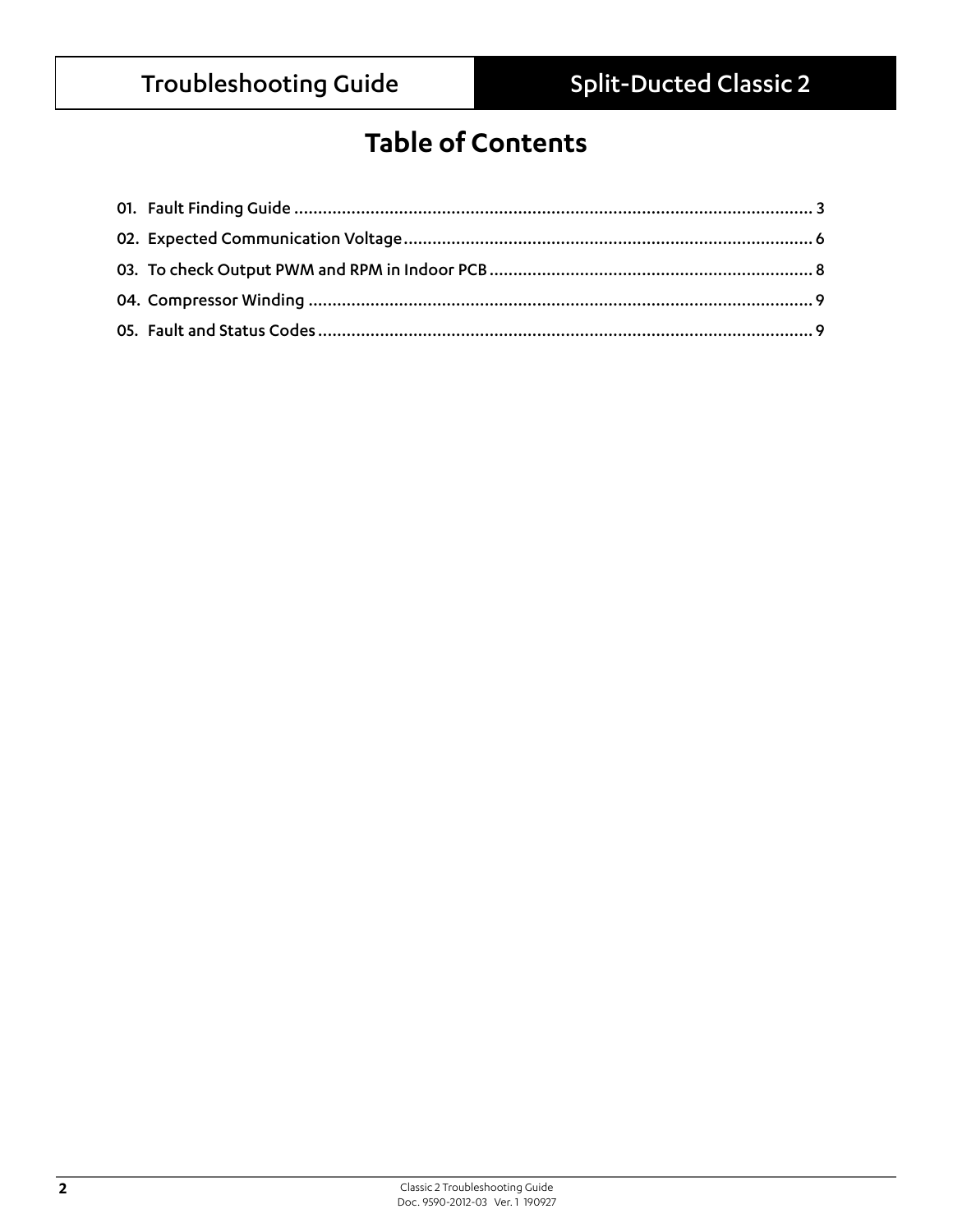### **01. Fault Finding Guide**

| <b>FAULT</b>                       | <b>POSSIBLE CAUSES</b>                                                                                                                                                           | <b>REMEDIES</b>                                                                                                                                                                                                                   |  |  |
|------------------------------------|----------------------------------------------------------------------------------------------------------------------------------------------------------------------------------|-----------------------------------------------------------------------------------------------------------------------------------------------------------------------------------------------------------------------------------|--|--|
|                                    | Built-in safety timers have been activated.                                                                                                                                      | Ensure that 5 minutes has passed from turn on<br>time.                                                                                                                                                                            |  |  |
|                                    | A breaker has turned OFF or a fuse has blown.                                                                                                                                    | Check breakers and fuses.                                                                                                                                                                                                         |  |  |
| The system does not start.         | The thermostat set point is incorrect.                                                                                                                                           | Check the wall control settings are correct.<br>Check that the thermostat set point is set low<br>enough for cooling or high enough for heating.                                                                                  |  |  |
|                                    | The master wall controller timer setting is<br>incorrect.                                                                                                                        | Check the master wall controller timer settings.<br>See Operating Instructions section.                                                                                                                                           |  |  |
|                                    | Zones might be switched off.                                                                                                                                                     | Check zones are switched on.                                                                                                                                                                                                      |  |  |
| Air does not flow (Indoor unit).   | During heating operation, the hot start function<br>may have been activated.                                                                                                     | During heating operation, the indoor fan is<br>delayed for 46 seconds or until the indoor coil<br>reaches 24°C (whichever occur first). This is to<br>prevent cold drafts. Wait for 46 seconds and the<br>air will start flowing. |  |  |
|                                    | During defrost of the outdoor coil in heating<br>operation; the indoor fan will not operate for<br>several minutes (Defrost operation is indicated<br>by the DEFROST LED).       | This is normal operation during the defrost<br>cycle to prevent cold air from being blown into<br>the rooms.                                                                                                                      |  |  |
|                                    | The cooling/heating function may not work<br>effectively when the return air filter is clogged<br>with dust and dirt.                                                            | Clean the return air filter.                                                                                                                                                                                                      |  |  |
|                                    | The cooling/heating function may not work<br>effectively if the air inlet and air outlet on the<br>outdoor unit are blocked.                                                     | Make sure the air inlet and air outlet on the<br>outdoor unit is not blocked.<br>Check that the area around the outdoor unit<br>is free from obstructions that may cause the<br>airflow to recirculate.                           |  |  |
| Cooling/Heating is not sufficient. | The airflow across the indoor coil may not be<br>enough and lead to anti-freeze or over heat<br>protection safety operation, which limits the<br>amount of compressor operation. | Reduce the total static pressure on the indoor<br>fan to increase airflow. For example increase<br>duct sizes, reduce tight duct work bends or<br>increase return air grille size.                                                |  |  |
|                                    | The cool/heat load is too great for the air<br>conditioner.                                                                                                                      | Perform a heat load analysis on the conditioned<br>space. You may need to consider upgrading<br>your air conditioner with a larger system.                                                                                        |  |  |
|                                    | Open windows or doors will cause inefficient<br>operation.                                                                                                                       | Close windows and doors in conditioned areas.                                                                                                                                                                                     |  |  |
|                                    | Appropriate zones not turned on.                                                                                                                                                 | Turn on appropriate zones (if applicable).                                                                                                                                                                                        |  |  |
|                                    | The outside temperature is beyond the air<br>conditioner design conditions.                                                                                                      | If you know an extreme day is coming turn the<br>air conditioner on a few hours before ambient<br>temperatures reach extreme.<br>This should help on those few extreme days.                                                      |  |  |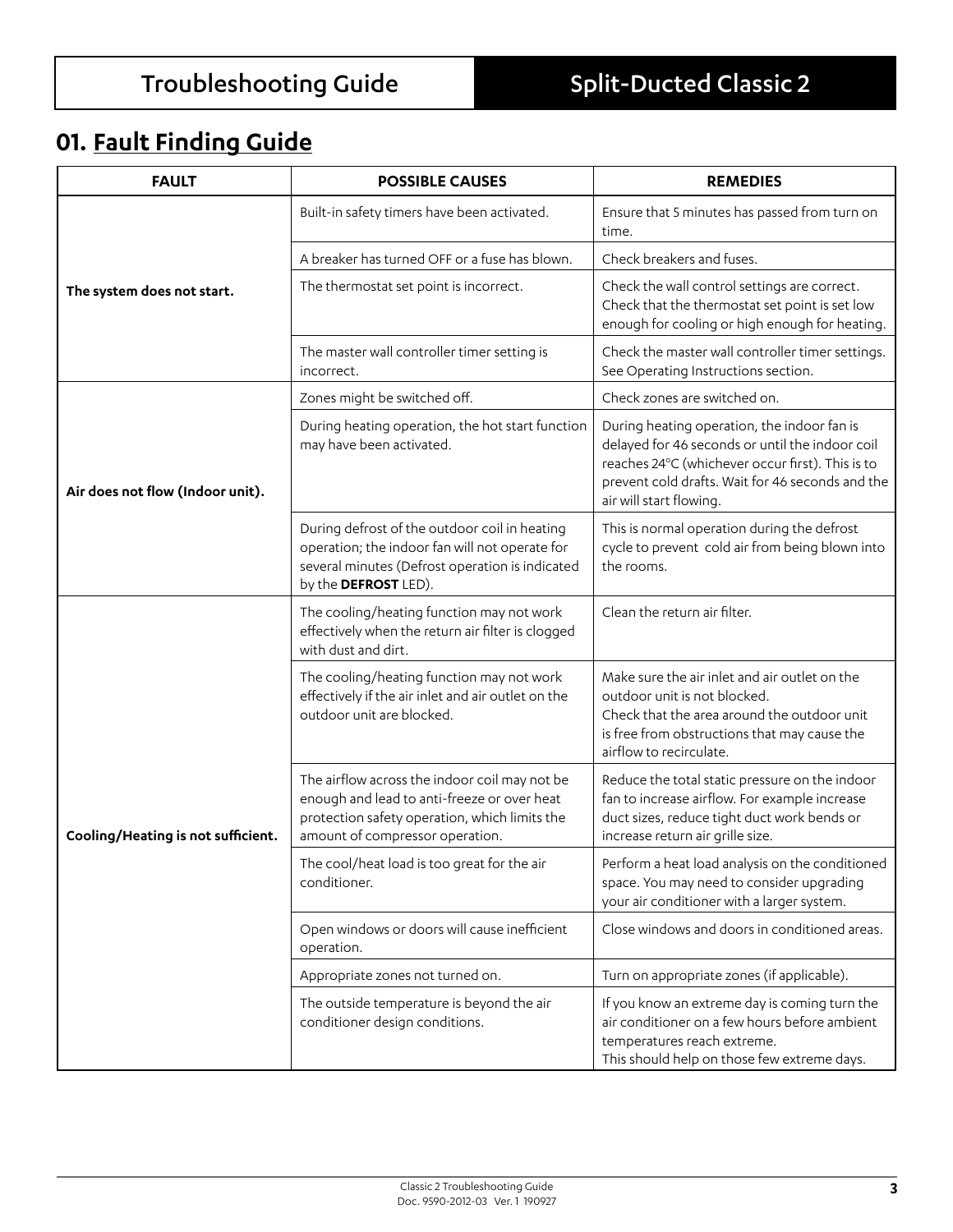| <b>FAULT</b>                                                                                                                                                                                    | <b>POSSIBLE CAUSES</b>                                                                                                                                                                         | <b>REMEDIES</b>                                                                                                                                                                                                                                                                                                    |  |  |
|-------------------------------------------------------------------------------------------------------------------------------------------------------------------------------------------------|------------------------------------------------------------------------------------------------------------------------------------------------------------------------------------------------|--------------------------------------------------------------------------------------------------------------------------------------------------------------------------------------------------------------------------------------------------------------------------------------------------------------------|--|--|
|                                                                                                                                                                                                 | This is caused by the defrosting operation of<br>the outdoor units heat exchanger in heating<br>operation in cold ambient conditions.                                                          | This is normal during the defrost operation in<br>cold ambient conditions.                                                                                                                                                                                                                                         |  |  |
| Steam emitted from outdoor unit.                                                                                                                                                                | Condensation of water on the outdoor coil<br>during heating operation.                                                                                                                         | This is normal during heating operation. You<br>can purchase drip trays to contain then drain<br>this excess water.                                                                                                                                                                                                |  |  |
| Set temperature cannot be<br>adjusted.                                                                                                                                                          | The wall control set temperature limits are<br>being exceeded.                                                                                                                                 | Check the upper and lower temperature limits<br>are set correctly. See service manual for details<br>on setting upper and lower temperature limits.                                                                                                                                                                |  |  |
| Occasional hissing noise can be<br>heard on heating cycle.                                                                                                                                      | This is the sound of the gas changing direction<br>as de-ice cycle begins.                                                                                                                     | This is a normal function of an air conditioner.<br>The unit is removing any ice on the outdoor<br>unit.                                                                                                                                                                                                           |  |  |
| The compressor is running but the                                                                                                                                                               | You are in heating mode.                                                                                                                                                                       | Check the temperature settings.                                                                                                                                                                                                                                                                                    |  |  |
| system is not cooling.                                                                                                                                                                          | The reversing valve has jammed between<br>heating and cooling.                                                                                                                                 | Replace reversing valve.                                                                                                                                                                                                                                                                                           |  |  |
| The outdoor coil keeps freezing<br>over.                                                                                                                                                        | Outdoor coil sensor might be faulty. See sensor<br>(temperature/resistance) table and check<br>resistance value. (See page 5)                                                                  | Replace faulty sensor.                                                                                                                                                                                                                                                                                             |  |  |
|                                                                                                                                                                                                 | May have obstruction in outdoor coil.                                                                                                                                                          | Remove obstructions.                                                                                                                                                                                                                                                                                               |  |  |
| There is only one condenser fan<br>working.                                                                                                                                                     | The fan is faulty. Test the fan motor for correct<br>voltage, check motor winding resistance, open<br>circuit, check capacitor, etc.                                                           | Replace faulty fan. If the fan motor needs<br>to be replaced and there isn't one available<br>immediately, then just disconnect the fan<br>electrically and cover the faulty motors fan<br>guard. This way the unit can still operate at<br>reduced capacity using 1 fan until you get a<br>replacement fan motor. |  |  |
| The system is short on gas. You<br>have fixed the leak and want the<br>system to operate at 100%, so gas<br>charge can be corrected. What can<br>vou do to ensure 100% compressor<br>operation? | You can adjust your wall controller temperature<br>so you have a large differential. This will operate<br>at the system at 100% till the temperature gets<br>to within 0.5°C of the set point. | Select Cooling or heating mode. If cooling<br>adjust set-points more than 1°C lower than<br>room temp. If Heating adjust set-points more<br>than 1°C higher than room temp. Complete<br>charging procedure until finished.                                                                                         |  |  |
| The indoor unit gives out odour                                                                                                                                                                 | This happens when smell of the room, furniture,<br>or cigarettes are absorbed into the unit and<br>discharged with the airflow.                                                                | If this happens, we recommend you to run the<br>air conditioner on cooling for a period of time<br>with the doors and windows open or have the<br>indoor unit washed by a technician. Consult<br>the installer from whom you bought the air<br>conditioner.                                                        |  |  |
|                                                                                                                                                                                                 | Check the drain is not piped into the sewerage<br>drain line.                                                                                                                                  | Re-pipe drain with a P-Trap and connect into<br>household drainage or storm water drain.                                                                                                                                                                                                                           |  |  |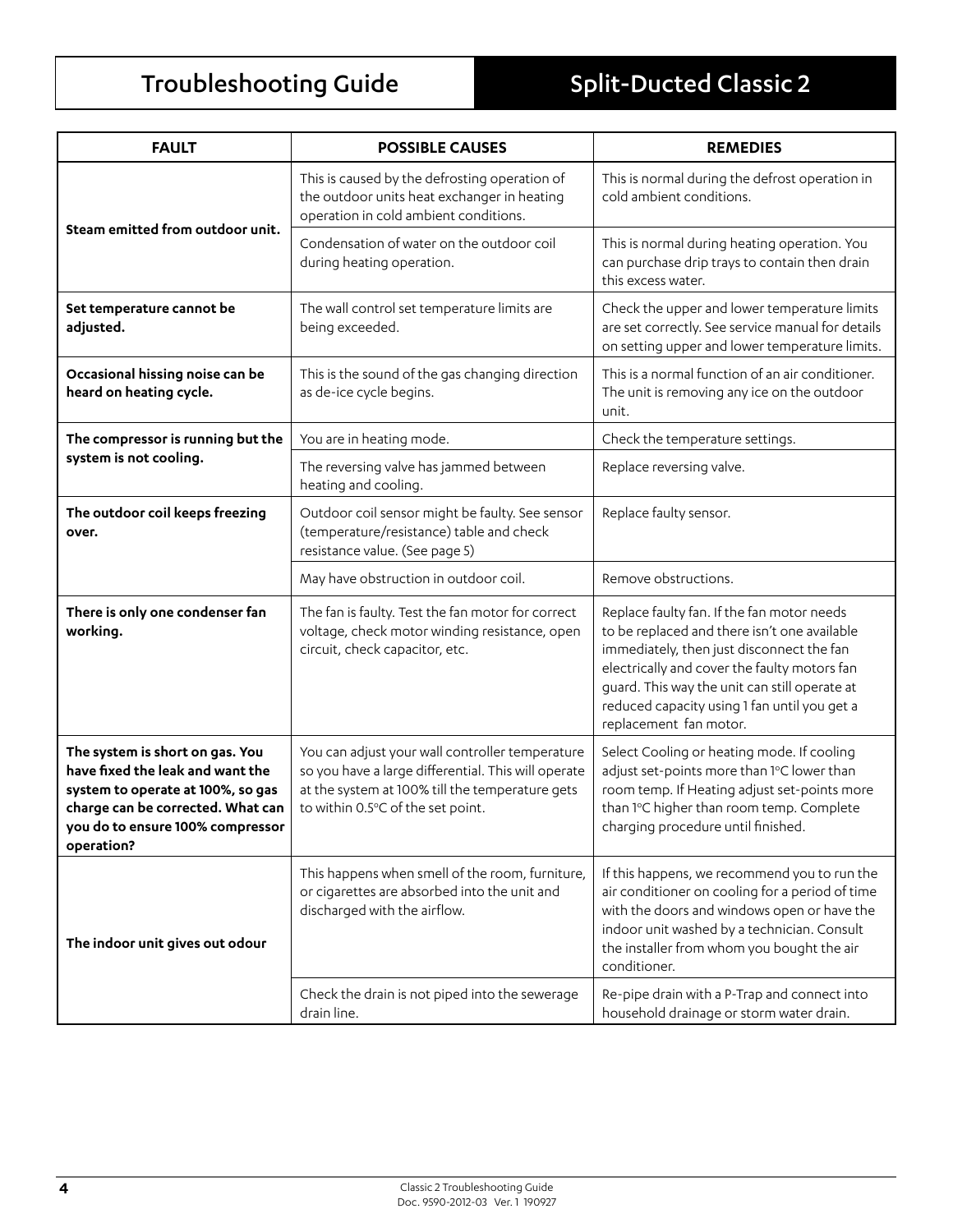### **OPERATION DETAILS**

#### **Temperature versus Resistance Chart for Indoor / Outdoor Coil Sensor (R25 = 10.000 k**Ω**)**

| TX (°C)          | $R(k\Omega)$ | TX (°C)         | $R$ (kΩ) | TX (°C)         | $R(k\Omega)$ | TX (°C)         | $R$ (kΩ) | TX (°C)          | $R(k\Omega)$ |
|------------------|--------------|-----------------|----------|-----------------|--------------|-----------------|----------|------------------|--------------|
| $-50$            | 329.2        | $-16$           | 55.95    | 18              | 13.06        | 52              | 3.897    | 86               | 1.412        |
| $-49$            | 310.7        | $-15$           | 53.39    | 19              | 12.56        | 53              | 3.772    | 87               | 1.374        |
| $-48$            | 293.3        | $-14$           | 50.95    | 20              | 12.09        | 54              | 3.652    | 88               | 1.337        |
| $-47$            | 277.0        | $-13$           | 48.66    | 21              | 11.63        | 55              | 3.537    | 89               | 1.301        |
| $-46$            | 261.3        | $-12$           | 46.48    | 22              | 11.20        | 56              | 3.426    | 90               | 1.266        |
| $-45$            | 247.5        | $-11$           | 44.44    | 23              | 10.78        | $\overline{57}$ | 3.319    | 91               | 1.233        |
| $-44$            | 234.1        | $-10$           | 42.45    | 24              | 10.38        | 58              | 3.216    | $\overline{92}$  | 1.200        |
| $-43$            | 221.6        | $-9$            | 40.56    | 25              | 10.00        | 59              | 3.116    | 93               | 1.169        |
| $-42$            | 209.8        | $\overline{-8}$ | 38.76    | 26              | 9.632        | 60              | 3.021    | 94               | 1.138        |
| $-41$            | 198.7        | $-7$            | 37.05    | 27              | 9.281        | 61              | 2.928    | 95               | 1.108        |
| $-40$            | 188.4        | $-6$            | 35.43    | 28              | 8.944        | 62              | 2.838    | 96               | 1.080        |
| $-39$            | 178.3        | $-5$            | 33.89    | 29              | 8.622        | 63              | 2.752    | 97               | 1.052        |
| $-38$            | 168.9        | $-4$            | 32.43    | 30              | 8.313        | 64              | 2.669    | 98               | 1.025        |
| $-37$            | 160.1        | $-3$            | 31.04    | 31              | 8.015        | 65              | 2.589    | 99               | 0.9988       |
| $-36$            | 151.8        | $-2$            | 29.72    | 32              | 7.725        | 66              | 2.512    | 100              | 0.9735       |
| $-35$            | 144.0        | $-1$            | 28.47    | 33              | 7.455        | 67              | 2.437    | 101              | 0.9449       |
| $-34$            | 136.6        | $\overline{0}$  | 27.28    | $\overline{34}$ | 7.192        | 68              | 2.365    | 102              | 0.9250       |
| $\overline{-33}$ | 129.7        | $\mathbf{1}$    | 26.13    | 35              | 6.941        | 69              | 2.296    | 103              | 0.9018       |
| $-32$            | 123.2        | $\overline{2}$  | 25.03    | 36              | 6.699        | 70              | 2.229    | 104              | 0.8793       |
| $-31$            | 117.1        | $\overline{3}$  | 23.99    | 37              | 6.468        | $\overline{71}$ | 2.163    | 105              | 0.8575       |
| $-30$            | 111.3        | $\overline{4}$  | 22.99    | 38              | 6.246        | $\overline{72}$ | 2.101    | 106              | 0.8364       |
| $-29$            | 105.7        | $\overline{5}$  | 22.05    | 39              | 6.033        | 73              | 2.040    | 107              | 0.8158       |
| $-28$            | 100.4        | $\overline{6}$  | 21.15    | 40              | 5.829        | $\overline{74}$ | 1.981    | 108              | 0.7960       |
| $-27$            | 95.47        | $\overline{7}$  | 20.30    | $\overline{41}$ | 5.630        | $\overline{75}$ | 1.924    | 109              | 0.7766       |
| $-26$            | 90.80        | $\overline{8}$  | 19.48    | 42              | 5.439        | $\overline{76}$ | 1.870    | 110              | 0.7579       |
| $-25$            | 86.39        | $\overline{9}$  | 18.70    | 43              | 5.256        | 77              | 1.817    | 111              | 0.7396       |
| $-24$            | 82.22        | $\overline{10}$ | 17.96    | 44              | 5.080        | 78              | 1.766    | $\overline{112}$ | 0.7219       |
| $-23$            | 78.29        | 11              | 17.24    | 45              | 4.912        | 79              | 1.716    | 113              | 0.7047       |
| $-22$            | 74.58        | $\overline{12}$ | 16.55    | 46              | 4.749        | 80              | 1.669    | 114              | 0.6880       |
| $-21$            | 71.07        | 13              | 15.90    | 47              | 4.594        | 81              | 1.622    | 115              | 0.6718       |
| $-20$            | 67.74        | 14              | 15.28    | 48              | 4.444        | 82              | 1.577    | 116              | 0.6560       |
| $-19$            | 64.54        | 15              | 14.68    | 49              | 4.300        | 83              | 1.534    | 117              | 0.6407       |
| $-18$            | 61.52        | 16              | 14.12    | 50              | 4.161        | 84              | 1.492    | 118              | 0.6258       |
| $-17$            | 58.65        | $\overline{17}$ | 13.57    | 51              | 4.026        | 85              | 1.451    | 119              | 0.6113       |
|                  |              |                 |          |                 |              |                 |          | 120              | 0.5972       |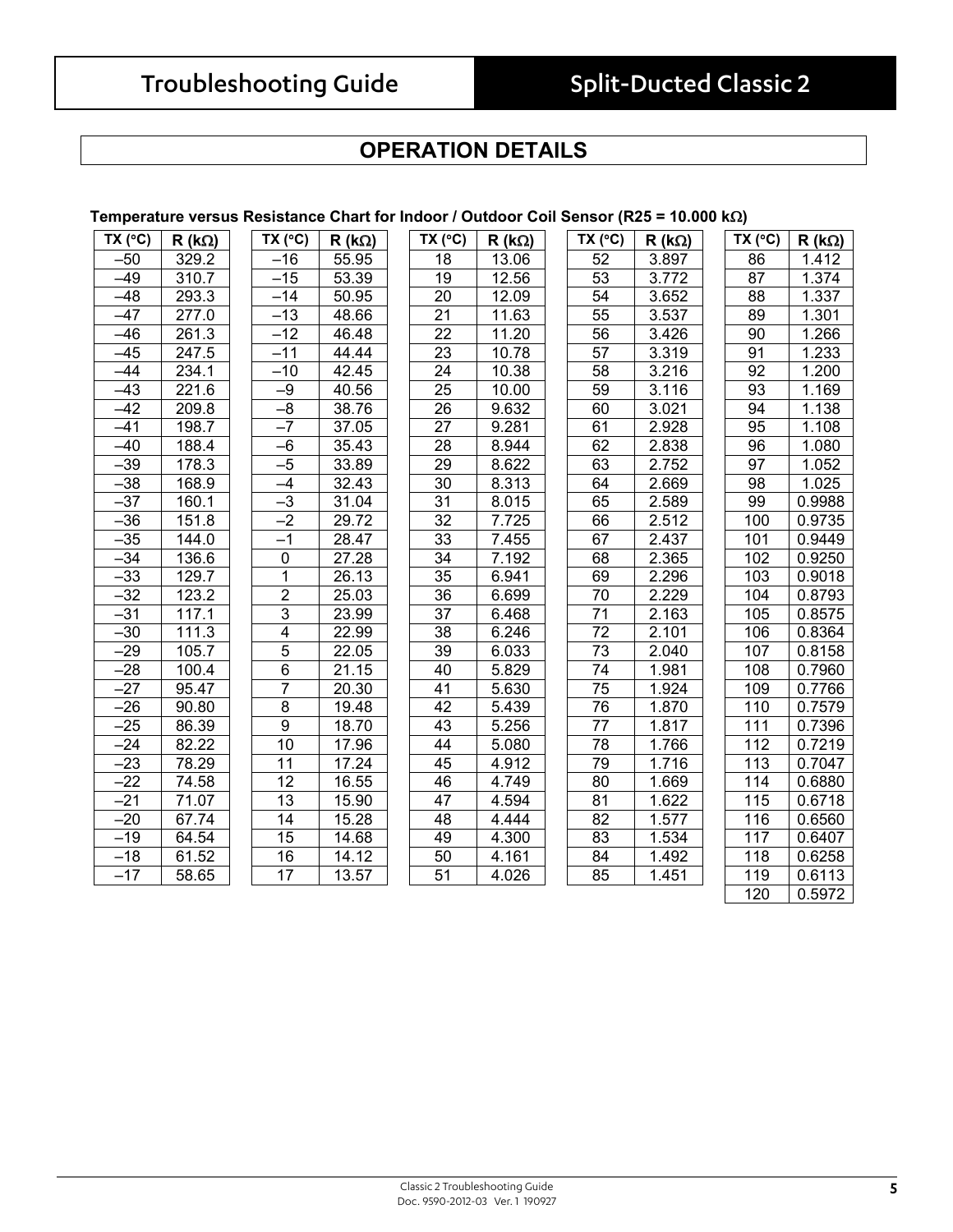### **02.Expected Communication Voltage**

#### **NOTES**

- If COM1 (LED1) and COM2 (LED2) are blinking, indoor board to outdoor board communication is present.
- If voltage between A-G and B-G is fluctuating, communication is present.

#### **02.01. Indoor Board (InZone Board)**

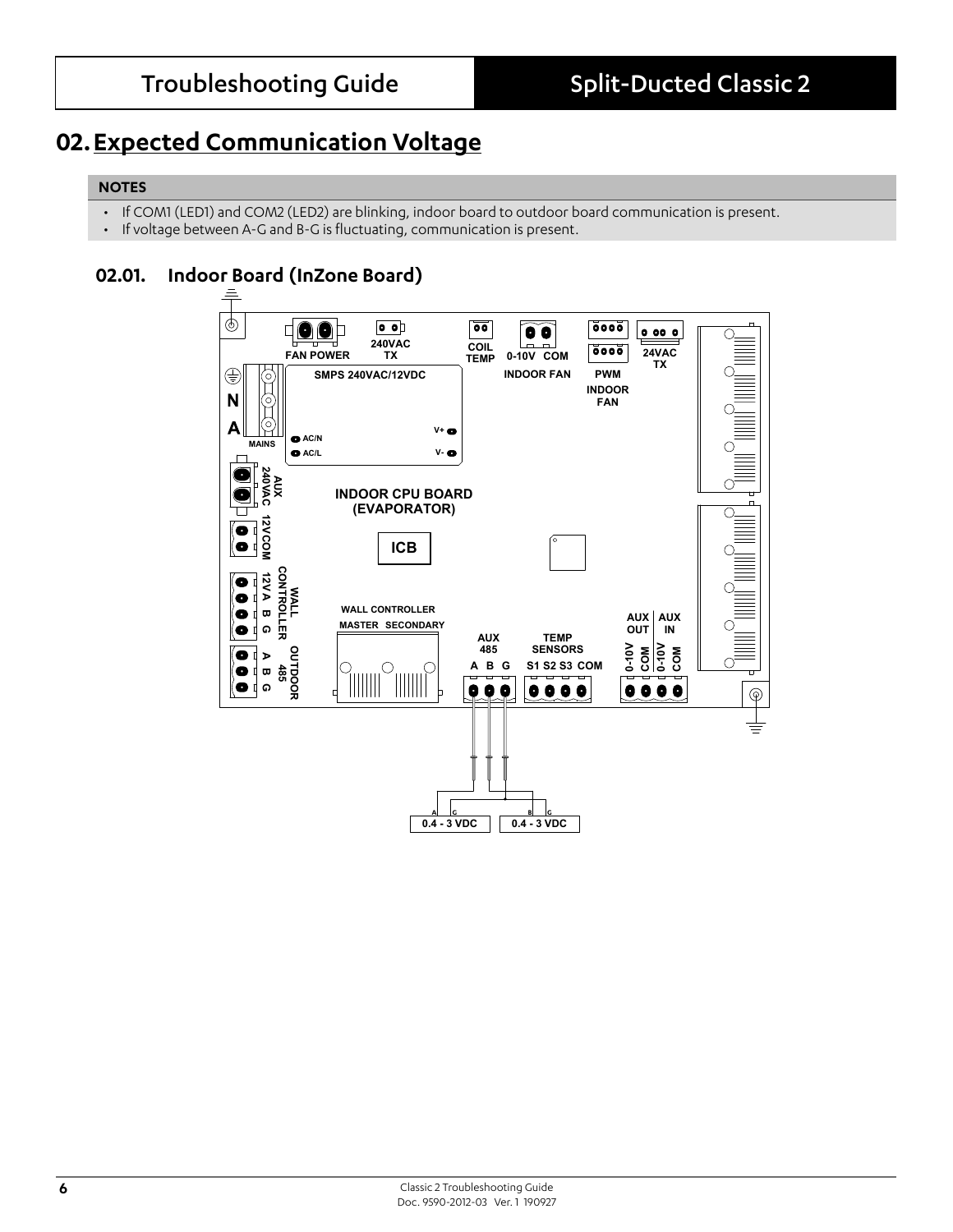#### **02.02. Outdoor Board (UNO Jr. Board)**

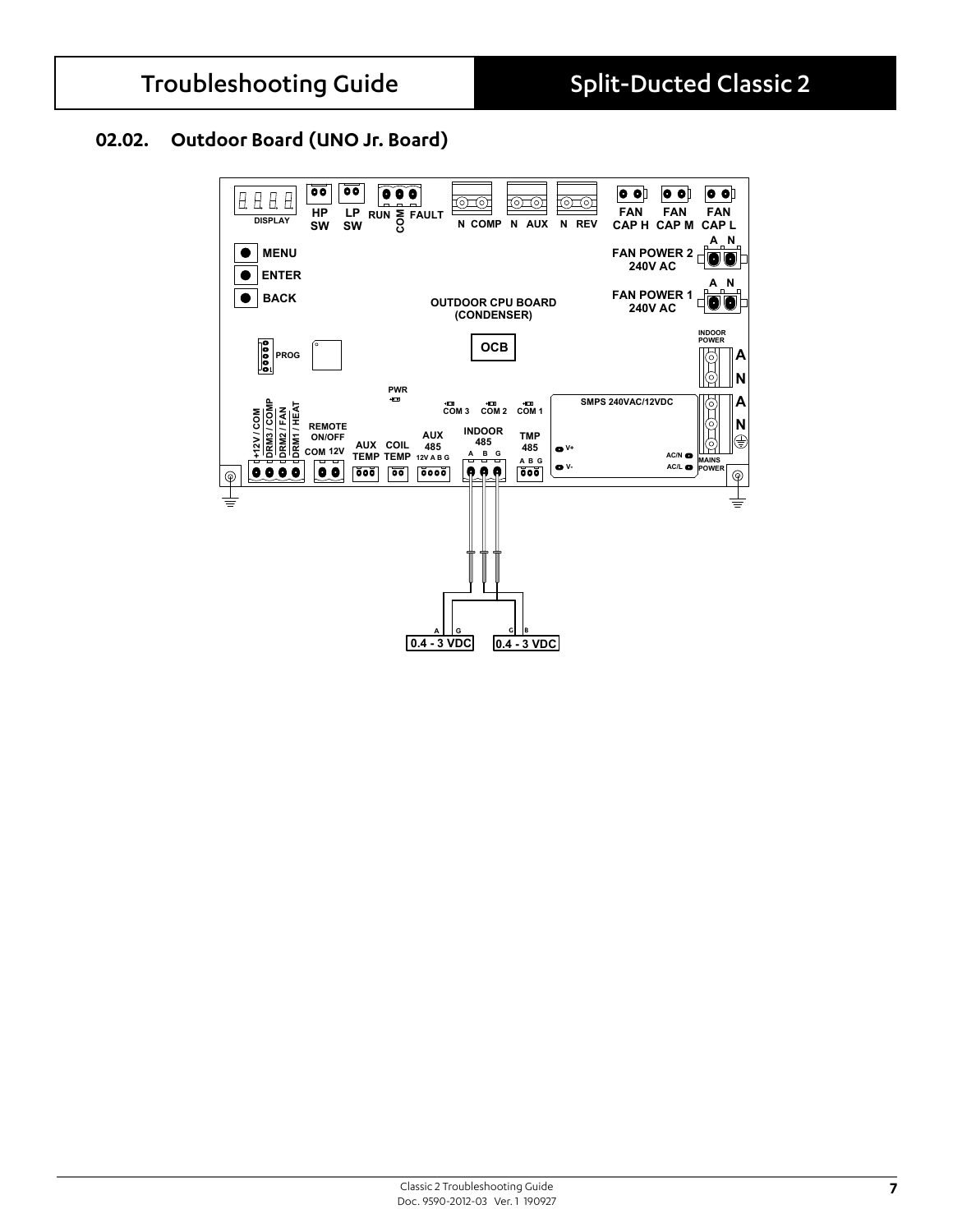### **03. To check Output PWM and RPM in Indoor PCB**

|                   | High Fan | Med Fan | Low Fan | High Fan   | Med Fan    | Low Fan    |
|-------------------|----------|---------|---------|------------|------------|------------|
| <b>Unit Model</b> | PWM%     | PWM %   | PWM %   | <b>RPM</b> | <b>RPM</b> | <b>RPM</b> |
| EVA100S           | 72       | 43      | 39      | 1290       | n/a        | n/a        |
| EVA130S/EFA130S   | 80       | 60      | 50      | 1290       | n/a        | n/a        |
| EVA150S/EFA150S   | 99       | 75      | 60      | 1290       | n/a        | n/a        |
| EVA170S/EFA170S   | 99       | 90      | 73      | 1290       | n/a        | n/a        |
| EVA200S/EFA200S   | 90       | 67      | 53      | 1290       | n/a        | n/a        |
| EVA230S/EFA230S   | 95       | 77      | 64      | 1290       | n/a        | n/a        |



#### **Step-1:**

1. Measure the Indoor Fan on/off signal.

 On signal = 12 to 18V DC signal on Pin 1 and 3 (red and blue wires) . Off signal= +0V DC signal on Pin 1 & 3.

#### **Step-2:**

- 1. Set the tester to measure duty cycle.
- 2. Measure the reading across PIN 3 and 4 (blue and yellow wires).
- 3. Change fan speed and check for any changes in readings.
- 4. Compare the duty cycle output to the expected PWM for each model.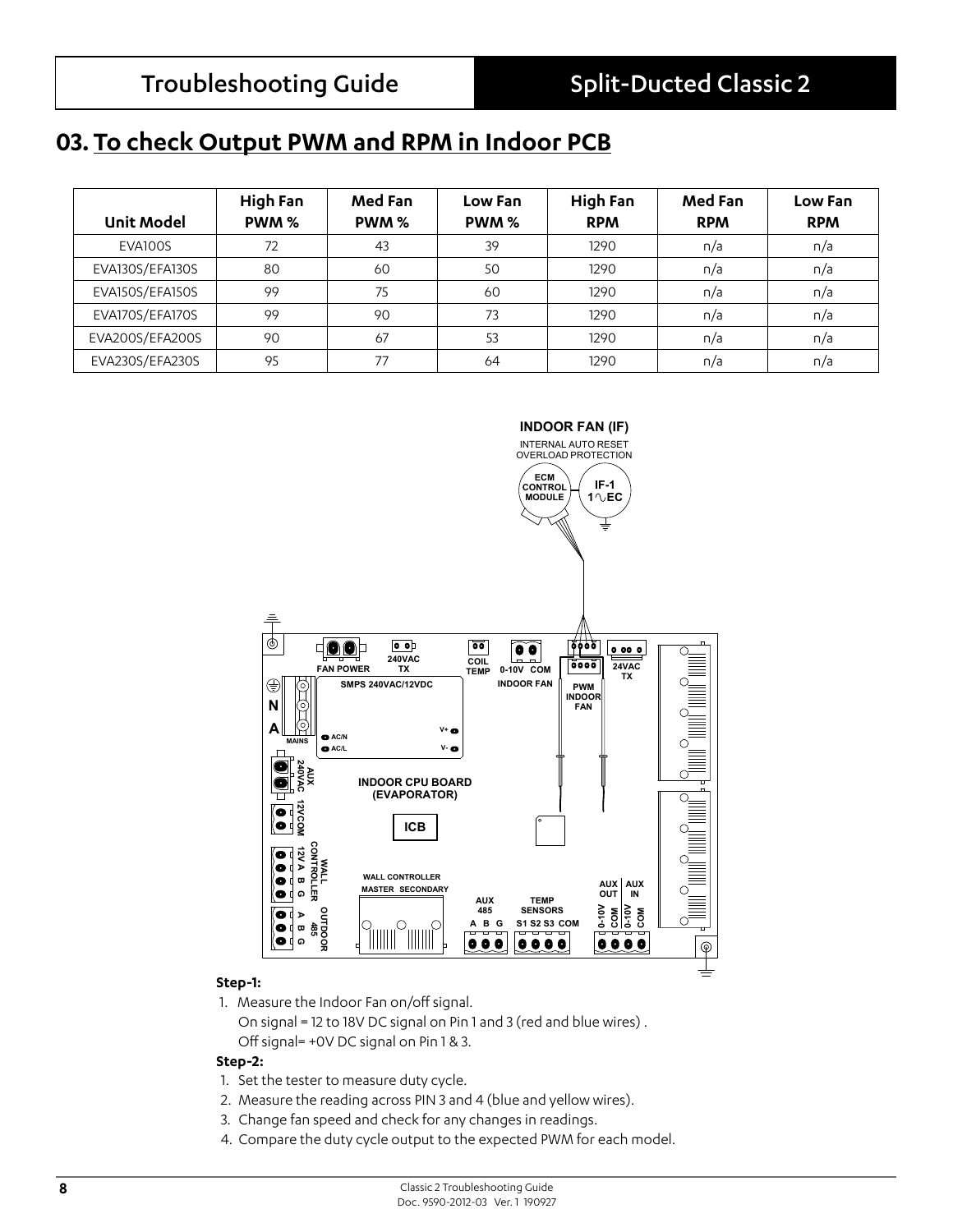### **04.Compressor Resistances**



**COMPRESSOR WINDINGS SINGLE PHASE**

|                |                      |                                   |       | RATING OF COMPRESSOR WINDINGS (OHMS)(+/-7%) |       |
|----------------|----------------------|-----------------------------------|-------|---------------------------------------------|-------|
|                | <b>UNIT MODEL</b>    | <b>COMPRESSOR</b><br><b>MODEL</b> | $C-S$ | $C-R$                                       | $S-R$ |
| CRA100S        | $- - -$              | ZP36KSE-PFZ                       | 0.90  | 0.70                                        | 1.6   |
| <b>CRA130S</b> | CCA <sub>13</sub> OS | ZP42KSE-PFZ                       | 0.90  | 0.49                                        | 1.39  |
| <b>CRA150S</b> | CCA150S              | ZP54KSE-PFZ                       | 0.90  | 0.49                                        | 1.39  |
| CRA170S        | CCA170S              | ZP61KCE-PFZ                       | 1.54  | 0.39                                        | 1.93  |
| CRA130T        | $- - -$              | ZP42KSE-TFM                       | 4.17  | 4.17                                        | 4.17  |
| CRA150T        | $- - -$              | ZP54KSE-TFM                       | 4.17  | 4.17                                        | 4.17  |
| CRA170T        | CCA170T              | ZP61KCE-TFO                       | 2.39  | 2.39                                        | 2.39  |
| CRA200T        | CCA200T              | ZP72KCE-TFO                       | 2.39  | 2.39                                        | 2.39  |
| CRA230T        | CCA230T              | ZP83KCE-TFO                       | 1.96  | 1.96                                        | 1.96  |

### **05. Fault and Status Codes**

| <b>FAULT / FUNCTION CODES</b> |                                                        |                 |                                          |  |
|-------------------------------|--------------------------------------------------------|-----------------|------------------------------------------|--|
| <b>OUTDOOR</b><br><b>CPU</b>  | <b>LR7 WALL CONTROLLER</b><br>(Part # LR7-1W / LR7-1G) | <b>CATEGORY</b> | <b>FUNCTION / FAULT</b>                  |  |
| <b>OFF</b>                    |                                                        | Status          | Off or Unit Turning Off (flashing)       |  |
|                               |                                                        | <b>Status</b>   | Cooling Mode or Start Cooling (flashing) |  |
| <b>COOL</b>                   | COOL & LOW blink 30s                                   | Error           | Anti-Freeze Protection Mode              |  |
| <b>HEAt</b>                   |                                                        | Status          | Heating Mode or Start Heating (flashing) |  |
|                               | HEAT & HIGH blink 30s                                  | Error           | Overheat Protection Mode                 |  |
| dEF                           |                                                        | Status          | Defrost Mode                             |  |
| dEF3                          |                                                        | Status          | 3 min to Defrost                         |  |
| dEF2                          |                                                        | <b>Status</b>   | 2 min to Defrost                         |  |
| dEF1                          |                                                        | Status          | 1 min to Defrost                         |  |
| $dr-1$                        |                                                        | <b>Status</b>   | Demand Response Management 1             |  |
| $dr-2$                        |                                                        | Status          | Demand Response Management 2             |  |
| $dr - 3$                      |                                                        | <b>Status</b>   | Demand Response Management 2             |  |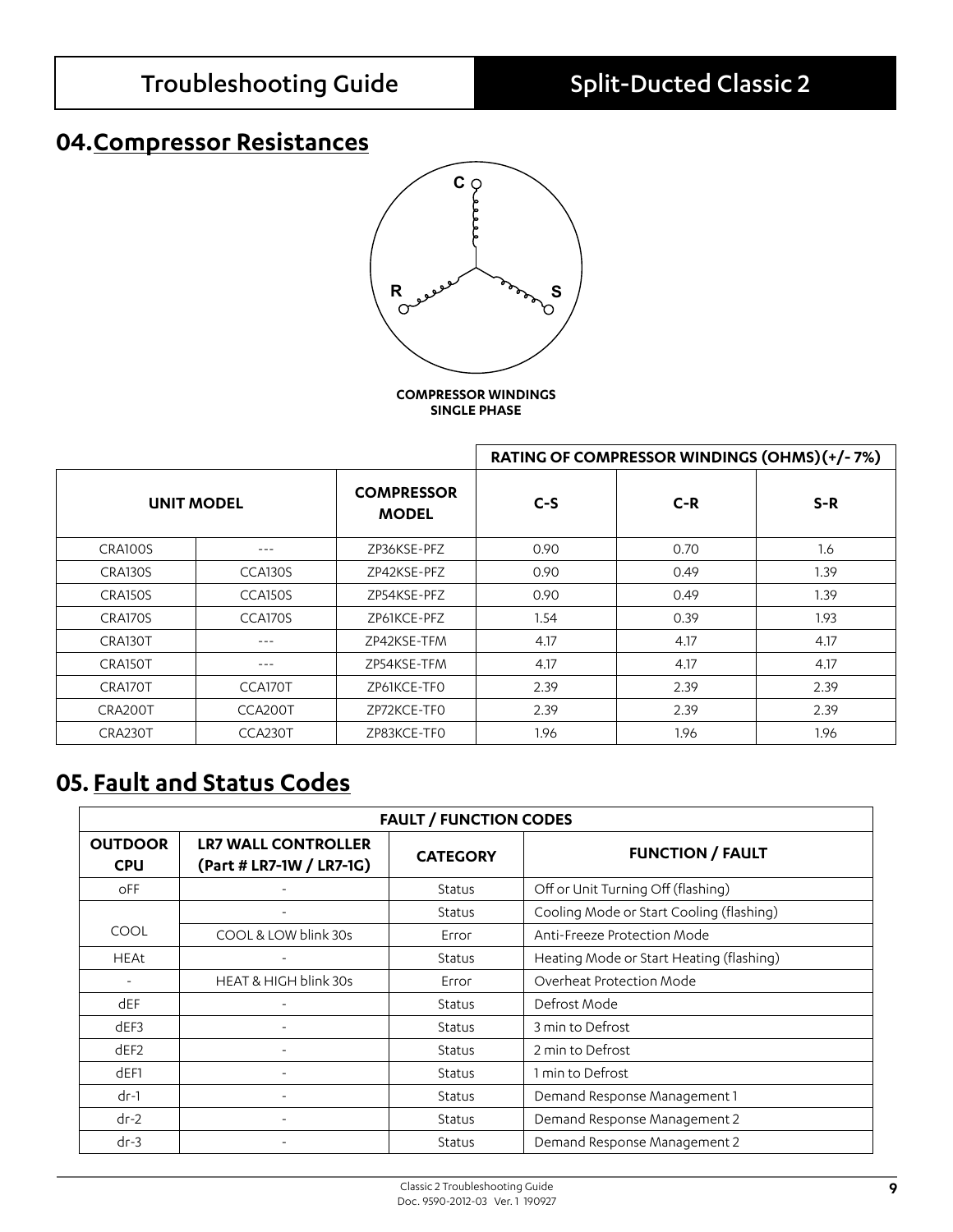| <b>OUTDOOR</b><br><b>CPU</b> | <b>LR7 WALL CONTROLLER</b><br>(Part # LR7-1W / LR7-1G) | <b>CATEGORY</b> | <b>FUNCTION / FAULT</b>                          |
|------------------------------|--------------------------------------------------------|-----------------|--------------------------------------------------|
| E <sub>3</sub>               | E <sub>3</sub>                                         | Error           | Room Temperature Error                           |
|                              | E4                                                     | Error           | Indoor Coil Sensor Error                         |
| E7                           | E7                                                     | Error           | Outdoor Coil Sensor Error                        |
| E9                           | E9                                                     | Error           | LP Switch Tripped                                |
| E11                          | E11                                                    | Error           | HP Switch Tripped                                |
| E51                          | E51                                                    | Error           | <b>IDU - ODU Communication Error</b>             |
| E52                          | E52                                                    | Error           | <b>IDU - Wall Controller Communication Error</b> |
| E55                          | E55                                                    | Error           | <b>BMS - ODU Communication Error</b>             |
| E56                          | E56                                                    | Error           | No Master Wall Controller Detected               |
| $\cdots$                     |                                                        |                 |                                                  |

#### **NOTE:**

E9 and E11 fault codes may not be displayed on the wall control until the fault occurs several times.

| <b>CLASSIC SERIES 2 ERRORS</b> |                                                                                                                                                                                                                  |                                                                          |                                                                                                       |  |  |
|--------------------------------|------------------------------------------------------------------------------------------------------------------------------------------------------------------------------------------------------------------|--------------------------------------------------------------------------|-------------------------------------------------------------------------------------------------------|--|--|
| <b>FAULT CODE</b>              | <b>DESCRIPTION</b>                                                                                                                                                                                               | <b>POSSIBLE CAUSES</b>                                                   | <b>REMEDIES</b>                                                                                       |  |  |
| E3 Fault room<br>sensor(s)     | E3 will be displayed on all connected wall controllers every<br>time the unit is switched on.                                                                                                                    | Faulty wall sensor or<br>cable                                           | Replace faulty sensor<br>or cable                                                                     |  |  |
|                                | No preheat on start up (heating mode only), indoor fan will<br>come on straight away.                                                                                                                            | Indoor coil sensor is                                                    | Replace indoor                                                                                        |  |  |
| E4 Fault indoor                | After de-ice, indoor fan will start after 30 seconds.                                                                                                                                                            | open or short circuit.                                                   | sensor                                                                                                |  |  |
| coil sensor                    | E4 will be displayed everytime it is switched on.                                                                                                                                                                |                                                                          |                                                                                                       |  |  |
| E7 Fault                       | Outdoor fans will operate on high speed only (while unit is<br>running).                                                                                                                                         | Outdoor coil sensor is<br>open or short circuit                          | Replace outdoor coil<br>sensor                                                                        |  |  |
| outdoor coil                   | Defrost will occur every 23 minutes when on heating.                                                                                                                                                             | Loose sensor wiring                                                      | Check wiring                                                                                          |  |  |
| sensor                         | E7 will be displayed every time the system is switched on.                                                                                                                                                       | on outdoor PCB                                                           |                                                                                                       |  |  |
|                                | Low Pressure Control will cut out the system (i.e. stop<br>the compressor and fans) if a pressure less than 165kPa is                                                                                            | Insufficient airflow<br>over indoor coil<br>during cooling<br>operation  | Check indoor fan<br>operation to ensure<br>sufficient airflow is<br>flowing across the<br>indoor coil |  |  |
| E9 Fault Low                   | detected. Compressor stops for 5 minutes for the 1st and 2nd<br>trip. If the low pressure switch trips out three times in a row,                                                                                 | Under or overcharged<br>with refrigerant                                 | Amend gas charge<br>until charge is correct                                                           |  |  |
| Gas Pressure                   | then the unit will remain off for 15 minutes before attempting<br>to re-start. For the system to restart after a Low Pressure cut<br>out, the pressure switch needs to detect a pressure greater<br>than 330kPa. | Insufficient airflow<br>over outdoor coil<br>during heating<br>operation | Check for dirty<br>outdoor coil &<br>inspect outdoor fan<br>operation                                 |  |  |
|                                |                                                                                                                                                                                                                  | Blockage in<br>refrigeration system                                      | Remove blockage<br>from refrigeration<br>system                                                       |  |  |
|                                |                                                                                                                                                                                                                  | Dirty filter                                                             | Clean Filter                                                                                          |  |  |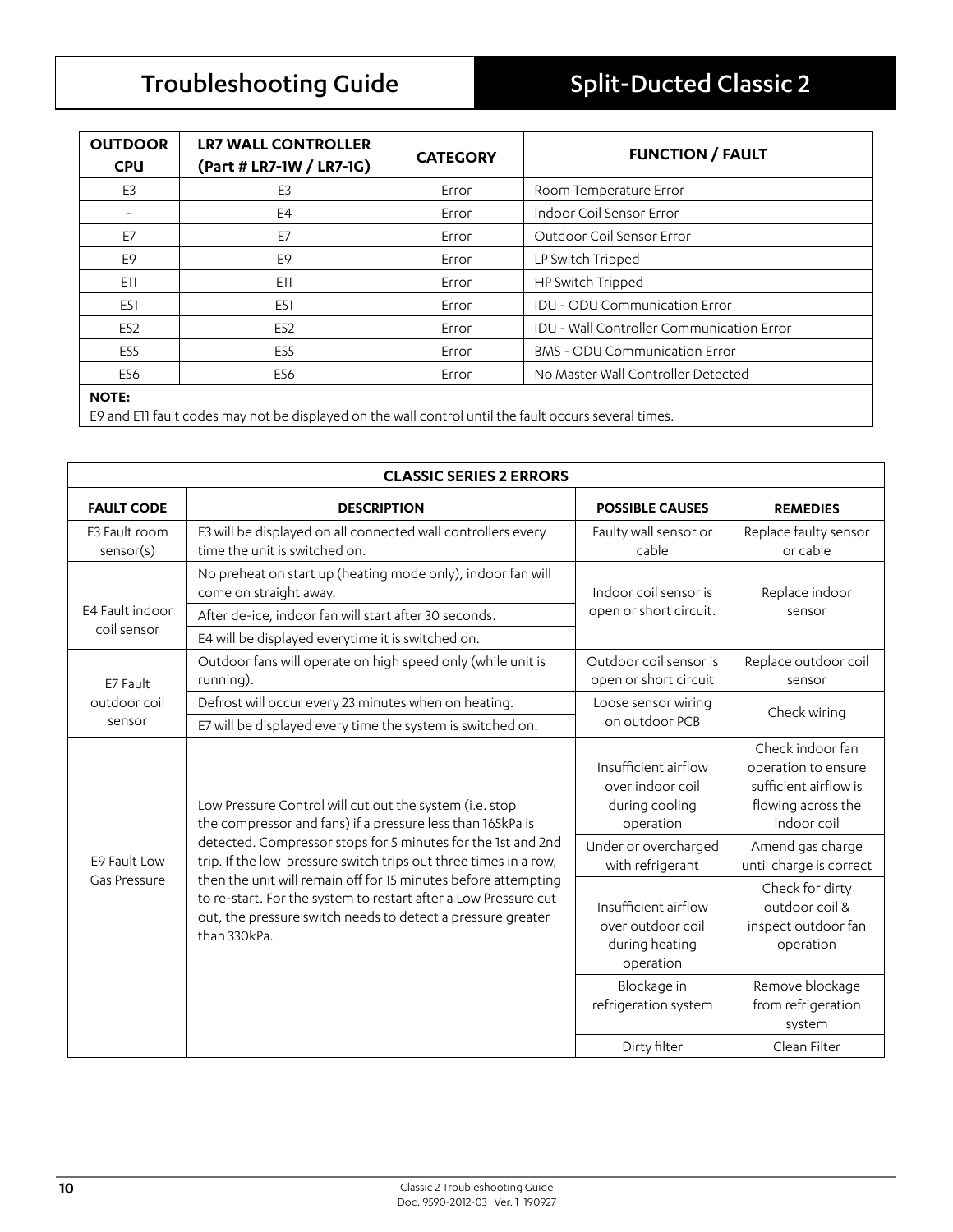| <b>FAULT CODE</b>                                     | <b>DESCRIPTION</b>                                                                                                                                                                                                                                                                   | <b>POSSIBLE CAUSES</b>                                                   | <b>REMEDIES</b>                                                                                                                                                            |
|-------------------------------------------------------|--------------------------------------------------------------------------------------------------------------------------------------------------------------------------------------------------------------------------------------------------------------------------------------|--------------------------------------------------------------------------|----------------------------------------------------------------------------------------------------------------------------------------------------------------------------|
|                                                       | High Pressure Control will cut out the system (i.e. stop the                                                                                                                                                                                                                         | Insufficient airflow<br>over indoor coil<br>during heating<br>operation  | Check indoor fan<br>operation to ensure<br>sufficient airflow is<br>flowing across the<br>indoor coil                                                                      |
|                                                       | compressor and fans) if a pressure greater than 4502kPa is<br>detected. Compressor stops for 5 minutes for the 1st and 2nd                                                                                                                                                           | Under or overcharged<br>with refrigerant                                 | Amend gas charge<br>until charge is correct                                                                                                                                |
| E11 Fault High<br><b>Gas Pressure</b>                 | trip. If the high pressure switch trips out three times in a row,<br>then the unit will remain off for 15 minutes before attempting<br>to re-start. For the system to restart after a High Pressure cut<br>out, the pressure switch needs to detect a pressure less than<br>3509kPa. | Insufficient airflow<br>over outdoor coil<br>during cooling<br>operation | Check for dirty<br>outdoor coil &<br>inspect outdoor fan<br>operation                                                                                                      |
|                                                       |                                                                                                                                                                                                                                                                                      | Blockage in<br>refrigeration system                                      | Remove blockage<br>from refrigeration<br>system                                                                                                                            |
|                                                       |                                                                                                                                                                                                                                                                                      | Dirty filter                                                             | Clean Filter                                                                                                                                                               |
| E52 Fault                                             |                                                                                                                                                                                                                                                                                      | Faulty wall controller<br>or cable                                       | Replace faulty wall<br>controller or cable                                                                                                                                 |
| IDU - Wall<br>Controller<br>Communication<br>Error    | Communication error between wall controller and indoor<br>board.                                                                                                                                                                                                                     | Conflicting address<br>with controller<br>assignment                     | Re-assign controllers<br>correctly                                                                                                                                         |
| E55 Fault                                             |                                                                                                                                                                                                                                                                                      | Faulty ICUNO-MOD                                                         | Replace faulty<br><b>ICUNO-MOD</b>                                                                                                                                         |
| <b>BMS - ODU</b><br>Communication<br>Error            | ICUNO-MOD to Outdoor Board Communication Fault.                                                                                                                                                                                                                                      | <b>Incorrect Control</b><br>Mode set on Outdoor<br>Board                 | Ensure correct<br>control mode is set                                                                                                                                      |
| E56 Fault No<br>Master Wall<br>Controller<br>Detected | No Master Wall Controller (C-1) is detected. System will lock<br>out until a C-1 assignment is detected.                                                                                                                                                                             | Master Controller<br>(C-1) Faulty                                        | If an additional Wall<br>Controller (C-2 or<br>C-3) is available,<br>remove the faulty<br>Master controller and<br>re-assign one of the<br>available controllers<br>to C-1 |
|                                                       |                                                                                                                                                                                                                                                                                      | Connected<br>controller/s have not<br>been assigned as C-1               | Re-assign a<br>connected controller<br>to C-1                                                                                                                              |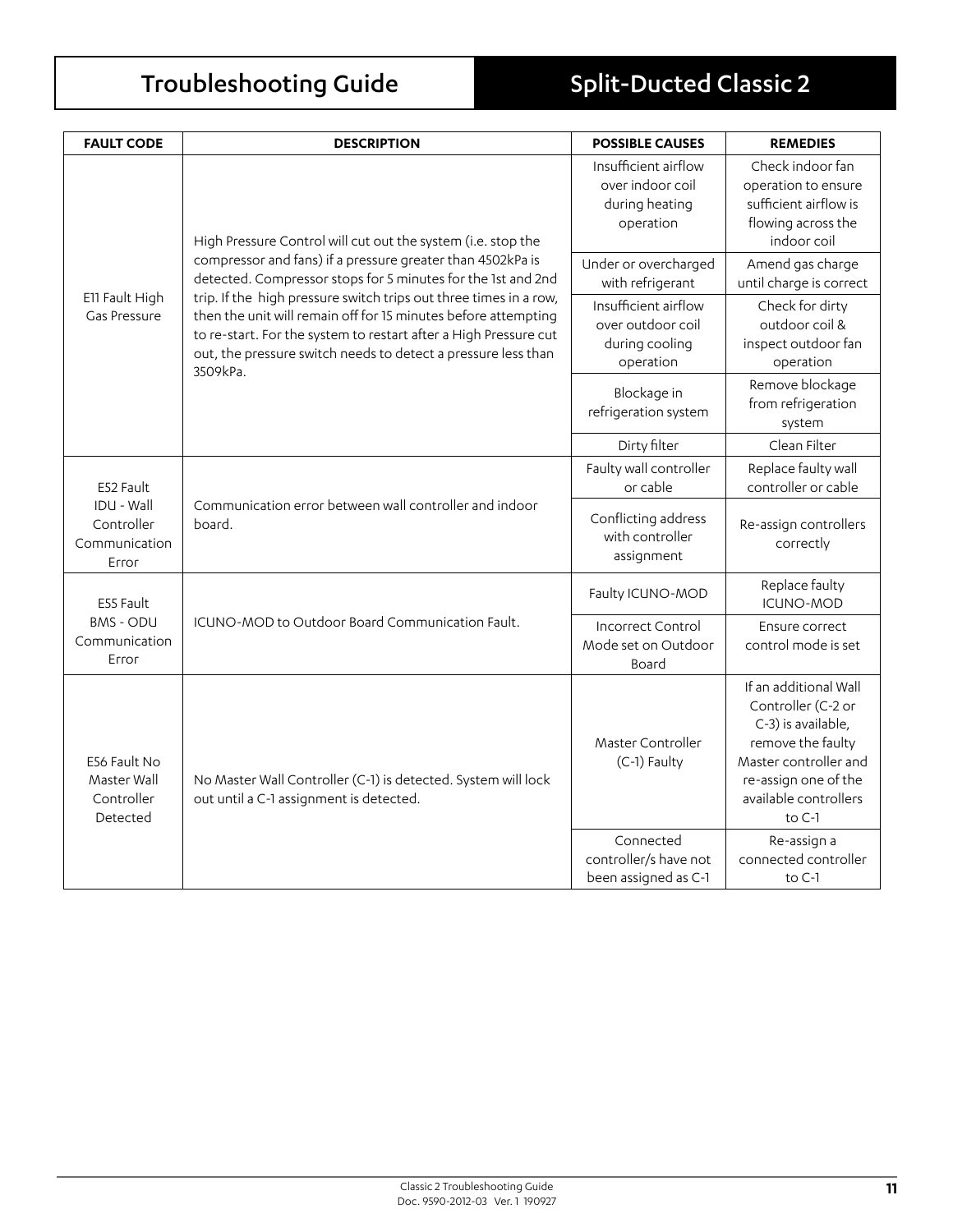| SINGLE PHASE SOFT STARTER (SS9)<br><b>FAULT / STATUS CODES</b> |                                                        |  |  |  |
|----------------------------------------------------------------|--------------------------------------------------------|--|--|--|
| <b>OPERATION / FAULT MODE</b>                                  | <b>ON-BOARD LED INDICATION</b>                         |  |  |  |
| Random power up delay                                          | LED - On between 2-3 minutes (before start is allowed) |  |  |  |
| Ready to start                                                 | LED - Off                                              |  |  |  |
| Compressor running                                             | $LED - On$                                             |  |  |  |
| Anti-cycle protection delay                                    | LED - On for 2 mins 50 secs (after compressor stopped) |  |  |  |
| Start to start protection delay                                | LED - On for a minimum of 5 mins 50 secs               |  |  |  |
| High running current trip                                      | LED - 1 blink - resets after 5 mins 50 secs            |  |  |  |
| Low running current trip                                       | LED - 2 blinks - resets after 5 mins 50 secs           |  |  |  |
| Locked start capacitor fault (lock out)**                      | LED - 3 blinks - resets after 5 mins 50 secs*          |  |  |  |
| Locked rotor detected (lock out)                               | LED - 4 blinks - resets after 5 mins 50 secs*          |  |  |  |
| Low mains voltage                                              | LED - 5 blinks - until voltage is rectified            |  |  |  |
| External run capacitor fault (lockout)                         | LED - 6 blinks - resets after 5 mins 50 secs*          |  |  |  |
|                                                                |                                                        |  |  |  |

#### **NOTE:**

 $\overline{1}$ 

\* Five lock errors in a row will cause the soft starter to lock out - cycle mains to reset.

\*\* 3 blink lock out - cycle mains to reset. If compressor starts operating, check for signs of low operating pressures.

| THREE PHASE SOFT STARTER (3PS5)<br><b>FAULT / STATUS CODES (OPTIONAL)</b> |                                                                    |  |  |
|---------------------------------------------------------------------------|--------------------------------------------------------------------|--|--|
| <b>OPERATION / FAULT MODE</b>                                             | <b>ON-BOARD LED INDICATION</b>                                     |  |  |
| Random power up delay                                                     | 1 blink per second for 10 seconds                                  |  |  |
| Ready to start                                                            | LED - Off                                                          |  |  |
| Compressor running                                                        | LED remains Off                                                    |  |  |
| Anti-cycle protection delay after the compressor cycles off               | I blink per second for 50 seconds, then LED Off, ready to<br>start |  |  |
| Phase L1 Missing                                                          | No lights, no operation                                            |  |  |
| Compressor Failed to Start                                                | 2 blinks (in bursts), for 4 minutes                                |  |  |
| Phase Rotation, Missing or Low                                            | 3 blinks (in bursts), compressor won't try to start                |  |  |
| Compressor Winding Open                                                   | 4 blinks for 50 secs, then tries to start again                    |  |  |
| Compressor Windings Swapped                                               | LED Off, compressor operation will be noisier than usual           |  |  |